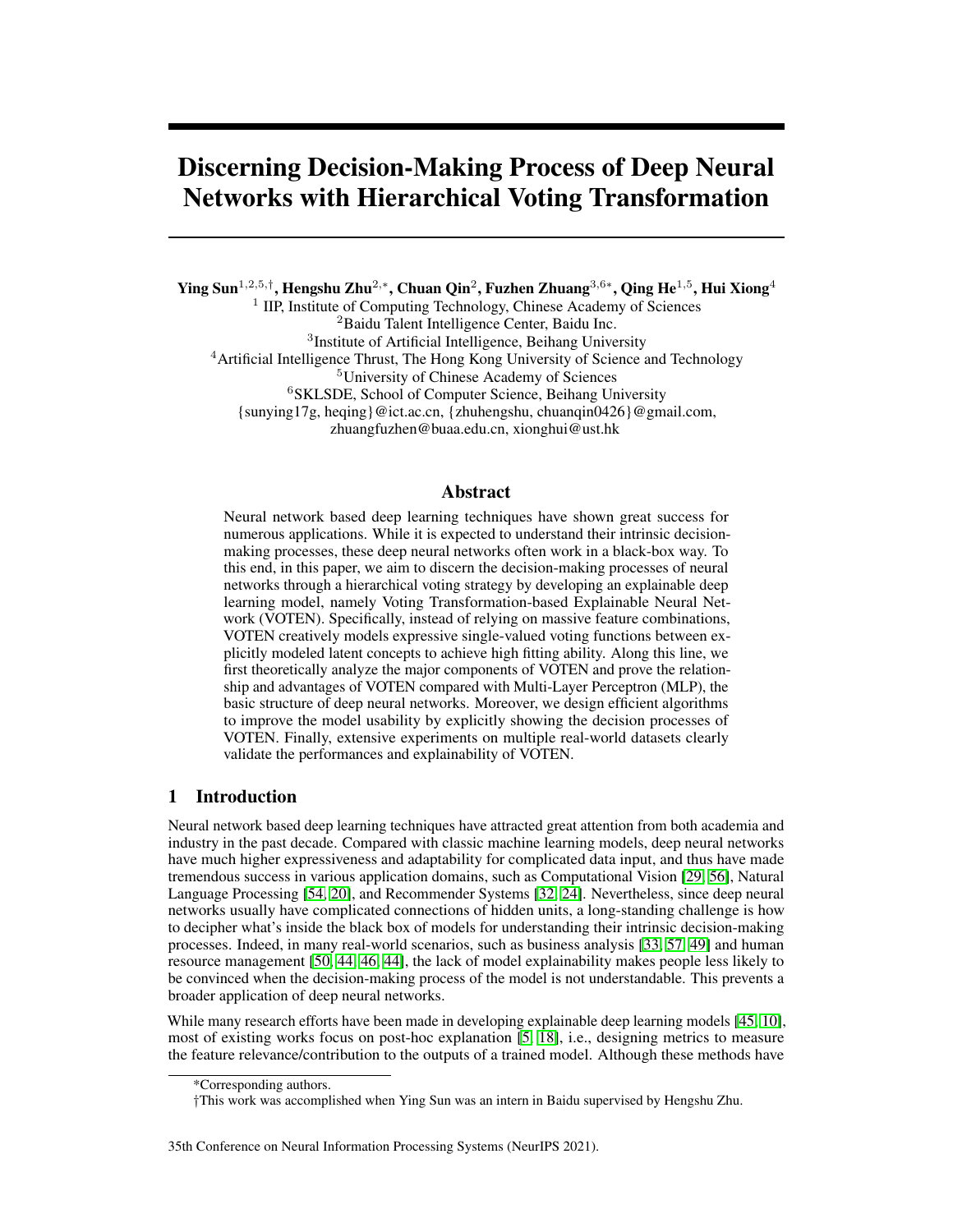

<span id="page-1-0"></span>Figure 1: Structure overview of VOTEN.

made progress on finding important features, the decision-making process of deep learning models is still not available for users. For example, users often need to guess the reason why a prediction is made from the relevant features instead of understanding the decision-making process. Indeed, understanding the intrinsic decision-making process of deep neural networks is a non-trivial task. A major reason is that deep neural networks usually involve massive feature combinations to gain expressiveness on fitting complicated functions. During this process, the effect of features and hidden units may be largely coupled with each other. This indicates that the decision logic of models is inherently buried in the massive feature combinations. Meanwhile, it is difficult for human to understand the intrinsic modeling process of deep learning in a natural manner. Therefore, a key point on improving the explainability of deep neural networks is to decouple the feature combinations and make the modeling process consistent with human decision process. In this way, the model will have an explicit decision-making process and become human-understandable.

To this end, in this paper, we propose an explainable deep learning model, namely Voting Transformation-based Explainable Neural Network (VOTEN). Specifically, VOTEN assumes the transformation from the input to the output to be a hierarchical voting process. During this process, lower-level concepts vote for higher-level concepts layer-by-layer in an expressive but explainable way. Instead of relying on massive feature combinations, VOTEN creatively models expressive single-valued voting functions between explicitly modeled hidden concepts to gain expressiveness on fitting complicated functions. This process is explainable for its consistency with human decisionmaking process. We first theoretically analyze the major components of VOTEN and prove the relationship and advantages of VOTEN compared with Multi-Layer Perceptron (MLP), which is the basic structure of deep neural networks. The results show that MLP can be derived from VOTEN by using the inexpressive voting functions. Accordingly, we further analyze the effect of inherent votings and design efficient algorithms for pruning and explaining VOTEN. Finally, we evaluated VOTEN on multiple real-world datasets with comprehensive experiments. The experimental results demonstrate that VOTEN generally promotes powerful and explainable deep learning. Specifically, VOTEN (1) significantly raises prediction performance; (2) exponentially decreases feature combinations; and (3) supports efficient pruning and effective feature analysis. Meanwhile, we also visualize the intrinsic decision-making process of VOTEN through case studies, which show VOTEN is explainable and can discover meaningful latent concepts.

# 2 VOTEN

In this section, we introduce the technical details of VOTEN.

### 2.1 Structure

When dealing with complicated information, we usually aggregate them step-by-step to form complicated inference. Although deep neural networks also extract abstract features layer-by-layer, they are still difficult to be explained. A major difference is that we can induce explicit concepts, which makes us able to explain our inference in a straightforward way.

For example, we can predict that "This student may get high GPA because he/she works very hard". If the more explicit explanation is needed, we can further explain that "I observed that he/she stay long in the library". In this process, with the observation that "stay long in the library", we first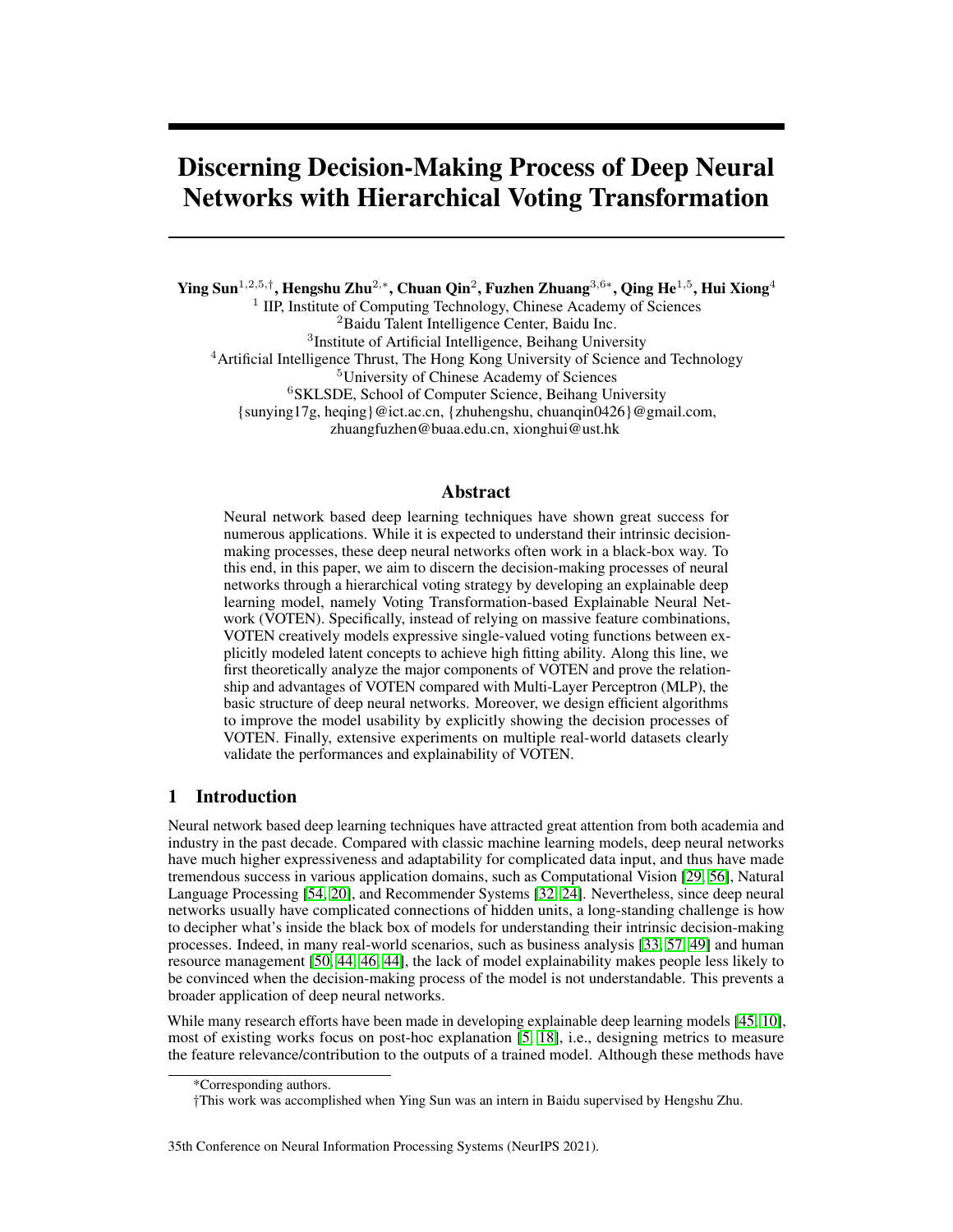infer "hard-working", then infer "high GPA". Moreover, when trying to make more comprehensive inference, we may get more observations for existing concepts (e.g., "little missing of classes" may also imply "hard-working"), or induce more concepts (e.g., "learning-efficiency"). This kind of process is straightforward and conforms with our way of understanding. However, deep neural networks cannot model concepts in an explicit way. Instead, concept information are embedded in massive hidden units. As we cannot understand these induced concepts, neural networks are like unified, inseparable complicated functions, even though they are actually performing information aggregation. Along this line, we believe a natural way to understand how a model decides the output is to make the intrinsic concepts explicit for human.

Therefore, we propose VOTEN, whose structure overview is shown in Figure [1.](#page-1-0) VOTEN hierarchically models a small number of explicit concepts. During inference, the higher-level concepts will be induced via information aggregation from the lower-level concepts. To achieve meaningful information aggregation, VOTEN focuses on quantifying relationship between individual concepts of different levels. For better understanding, in VOTEN, observations and concepts can be regarded as *voters*. Based on their own value, each voter independently votes for the higher-level concepts. The votes are aggregated to get the value estimation of each higher-level concept. These concepts will further vote for the next level. In the training process, the model learns to builds intermediate concepts and their quantitative voting functions.

Formally, for a VOTEN model with D levels of concepts, we use  $C_i^d$  to denote the *i-th* concept in the  $d$ -th layer, where  $C_i^0$  denotes an input feature. We refer to transformations between adjacent levels  $\alpha$ -*i* rayer, where  $\epsilon_i$  denotes an input readure. We refer to transformations between adjacent levels of concepts as a *voting layer*. In the *d*-*th* voting layer, each concept  $C_i^d$  votes for each higher-level concept  $C_j^{d+1}$  with an independent *voting channel*  $V_{i,j}^d$ .  $V_{i,j}^d$  takes the value of  $C_i^d$  as the input and votes with a single-valued nonlinear function  $f_{i,j}^d$ : R ! R. Then, a counting layer gets weighted average of the votes and estimates the value of  $C_j^{d+1}$  as

<span id="page-2-0"></span>
$$
x_j^{d+1} = \sum_{k=1}^{\infty} a_{k,j}^d f_{k,j}^d(x_k^d) \qquad \text{s.t. } 8d_j j \qquad \frac{\aleph d}{dx_{k,j}} = 1; \tag{1}
$$

where  $n_d$  denotes the number of concepts in the d-th layer,  $x_k^d$  denotes the value of  $C_k^d$ ,  $a_{k,j}^d$  denotes the weight of  $\mathcal{V}_{i,j}^d$ . The concepts of the last layer is regarded as the decision score, which generates the model output with  $o = F^{VOTEN}(\mathbf{x}^D)$ . In particular, to assure the ability of the voting functions on effective concept transformation, VOTEN models each voting function with a voting network. The voting network can be designed in complicated ways without influencing model explainability, as long as the function is still single-valued. For example, we can adopt weight-sharing structures to reduce model complexity.

### <span id="page-2-1"></span>2.2 Why is VOTEN more explainable than MLP?

In this part, we theoretically discuss VOTEN's advantages over MLP. Specifically, we claim that voting expressiveness is the core proposition of VOTEN that raises explainability.

Theorem 1 *MLP can be derived from a subset of degenerated VOTEN models whose voting functions* in the form of  $f_{i,j}^d(x_i^d) = w_{i,j}^d$  ( $x_i^d$ ) +  $b_{i,j}^d$ , where  $\check{ }$  is a predefined activation function, the scalars  $w_{i,j}^d$ ;  $b_{i,j}^d$  2 R are trainable parameters.

*Proof.* Please refer to Appendix A.

From this point of view, MLP also conforms to human inference. However, MLP is still difficult to explain. Indeed, we can more easily understand an inference process with (1) fewer concepts, (2) shorter concept transformations, and (3) fewer reasoning patterns. Under VOTEN schema, we show how inexpressive voting channels make MLP disobey these three traits.

#### Corollary 1 *In MLP, votings from the same concept are linearly correlated.*

This means individual voters in MLP are weak in distinguishing different concepts in the next level. Therefore, MLP relies on highly complicated feature combinations of a large number of deeply tiled voters to achieve high fitting ability. During this process, necessary intermediate information is inherently modeled through combinatorial effects of hidden concepts with inexplicit meanings. Indeed, previous works have proved that human-understandable concepts are inherently mounted in the hidden units of neural network models [\[28\]](#page-11-6).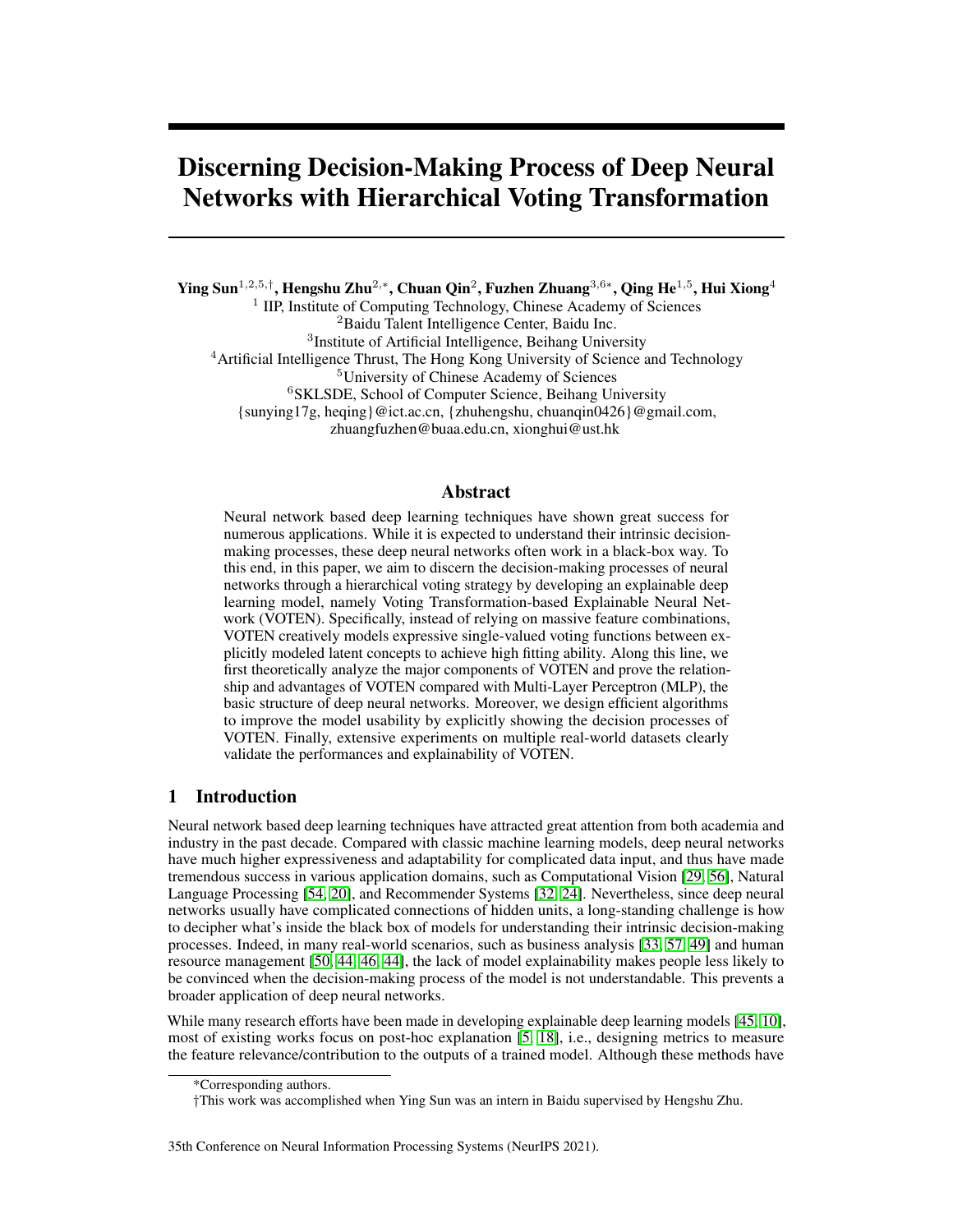### Corollary 2 *In MLP, the hypothesis space for voting distribution is limited to scaling and shifting an input distribution.*

This means that MLP voters cannot always induce complicated concepts that have different distribution from their value. As a result, the input needs to go through a long path of transformations between similar concepts until it contributes to the output. Moreover, the deeply tiled massive concepts make each input feature has massive paths to the output, which brings a large number of possible decision-making patterns of the model. In addition, the effect of votings can easily couple and cancel each other out in the downstream calculations. As a result, separately analyzing the role of individual concepts or decision paths becomes meaningless.

Different from MLP, VOTEN has far more expressive voting functions. It directly models nonlinear transformations between essential intermediate concepts without relying on massive feature combinations and naive transformations. As a result, VOTEN's decision-making process is explicit with only a small number of meaningful concepts, thus is explainable.

#### 2.3 Explaining the effect of votings

In VOTEN, individual voting channels play explicit roles in influencing the model decision. In this part, we analyze the effect of votings. First, we use a concept function  $g_i^d$ :  $\mathbb{R}^{n_0}$  ! R to represent the transformation from model inputs  $x^0 \nightharpoonup R^{n_0}$  to  $C_i^d$ , which decides the meaning of the concept.

Definition 1 *In VOTEN, we refer to two concept functions* g *and* g <sup>0</sup> *as equivalent iff. there exists an invertible function* , so that  $8x^0 \n\supseteq \mathbb{R}^{n_0}$ ;  $(g(x^0)) = g'(x^0)$ :

Since is invertible, the outputs of two equivalent concept functions have one-to-one correspondence over all the possible inputs. Then, they can effect equally in the decision-making process.

Theorem 2 *In VOTEN, if replacing a concept function with an equivalent form, there exists a way to replace its voting functions so that all the downstream concept functions stay unchanged. Proof.* Please refer to Appendix A.

To analyze how voting channels effect on concept functions, we can reformulate Equation [1](#page-2-0) as

$$
x_j^{d+1} = g_j^{d+1}(\mathbf{x}^0) = \bigotimes_{i=1}^{\mathcal{H}^d} a_{i,j}^d (f_{i,j}^d(g_i^d(\mathbf{x}^0)) \quad \mathbb{E}_{\mathbf{x}}[f_{i,j}^d(g_i^d(\mathbf{x}))]) + b_j^{d+1}.
$$
 (2)

where  $E_x[f_{i,j}^d(g_i^d(\textbf{x}))]$  denotes the expectation of  $f_{i,j}^d$  over all the instances,  $b_j^{d+1}$  is a sampleindependent bias. In particular,

<span id="page-3-2"></span><span id="page-3-1"></span><span id="page-3-0"></span>
$$
\mathcal{B}_{j}^{d+1} = \sum_{i=1}^{\mathbb{X}d} a_{i,j}^{d} \mathbb{E}_{\boldsymbol{x}}[f_{i,j}^{d}(\mathcal{G}_{i}^{d}(\boldsymbol{x}))] = \mathbb{E}_{\boldsymbol{x}}[g_{j}^{d+1}(\boldsymbol{x})]:
$$
\n(3)

For simplicity, we use  $\overline{h_{i,j}^d}$  to denote  $\overline{E}_{x}$  [ $f_{i,j}^d$  ( $g_i^d$  ( $\boldsymbol{\chi}$ ))]. Notably, by adding an arbitrary bias to  $g_j^{d+1}$ , we obtain an equivalence of the original concept. According to Theorem [2,](#page-3-0) we can construct a model with exactly the same expression (i.e., equivalent concepts and the same predictions) as the previous one. This implies that VOTEN may converge to models with differed internal bias but exactly the same decision-making process, indicating VOTEN explanation should be independent of concept bias. According to Equation [2](#page-3-1) and [3,](#page-3-2) voting channels' average only influence concept bias while the voting deviation  $f_{i,j}^d(g_i^d(\mathbf{x}^0))$   $h_{i,j}^d$  reveals the effect of  $\mathcal{V}_{i,j}^d$  for the decision. This can be intuitively explained as each voter can vote with different basic scores and only the deviation from the basic score reflects their judgement for a specific instance. Similarly, from the global view, we reformulate the concept function as  $x_j^{d+1} = \begin{bmatrix} 1 \\ i \end{bmatrix} a_{i,j}^d \frac{d}{i,j} K_{i,j}^d(\mathbf{x}^0) + b_j^{d+1}$ ; where  $K_{i,j}^d(\mathbf{x}^0) = \frac{f_{i,j}^d (g_i^d(\mathbf{x}^0)) - h_{i,j}^d}{\sigma_{i,j}^d}$ . Notably,  $K_{i,j}^d$  () generates a distribution with mean 0 and variance 1 over all the instances. Therefore,  $a_{i,j}^d$  and  $a_{i,j}^d$  jointly decide the overall effect of votings. Specifically, the counting layer explicitly adjusts  $a_{i,j}^d$  so that reliable voters have stronger influences. Meanwhile, the voter implicitly adjusts  $d_{i,j}$ . When the concept is less related to the target concept and cannot support proper votes, they decrease  $\frac{d}{i,j}$  and tend to always vote the basic score to avoid disturbing the model. Otherwise, they increase  $\frac{d}{i,j}$  and vote confidently to lead the model to correct estimation.

Based on the above analysis, we can easily design algorithms to ease both VOTEN local and global explanation, such as recognizing decision paths and quantifying the concept/feature relevance to the prediction, which can be found in Appendix B and Appendix C.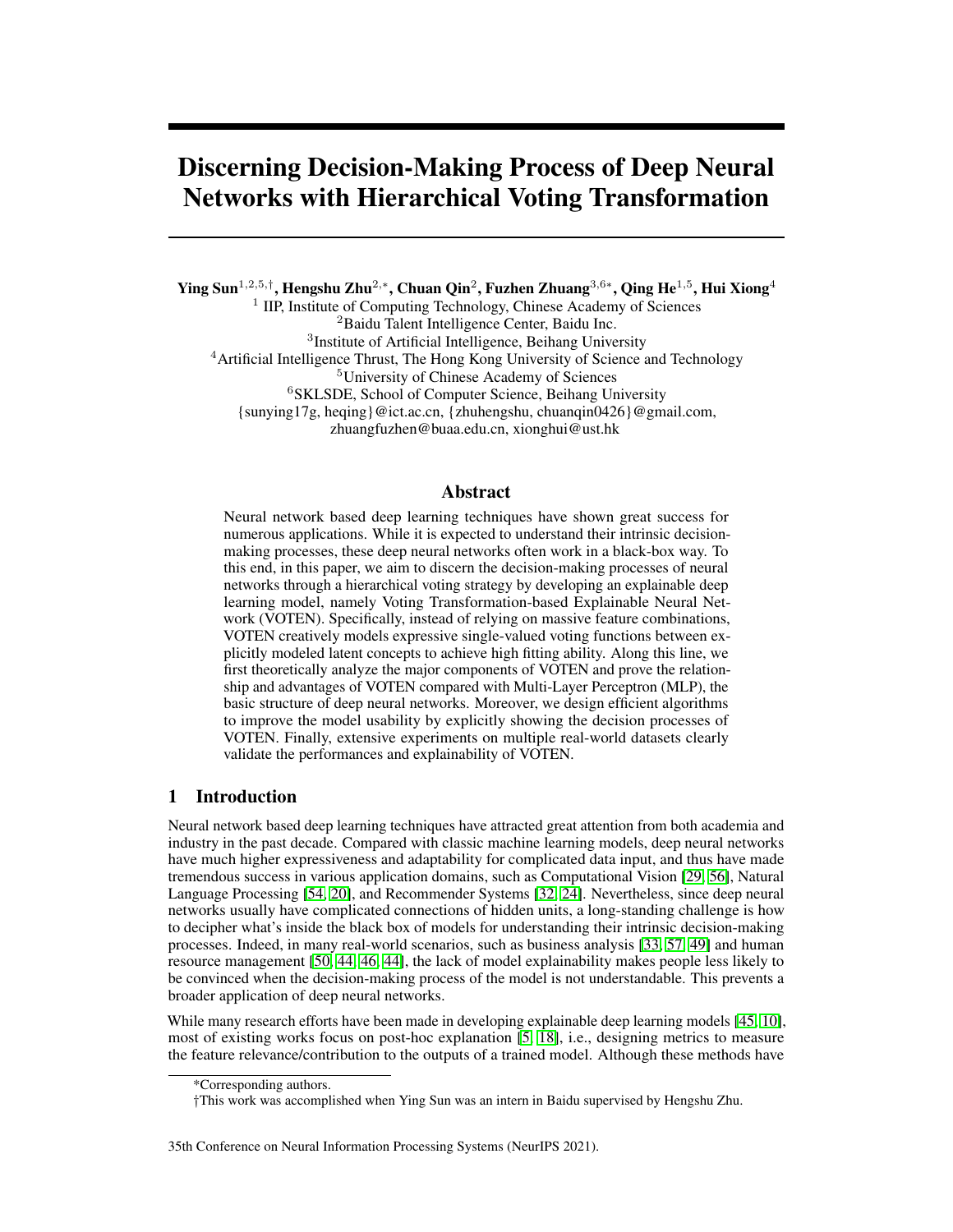| $(i.e., p-value)$ |                        |            |            | the macro average or each metric. We also the significance test, where and a denote signific<br>0.05) and very significantly (i.e., $p$ -value |            | 0.01) worse than VOTEN. |              |
|-------------------|------------------------|------------|------------|------------------------------------------------------------------------------------------------------------------------------------------------|------------|-------------------------|--------------|
|                   |                        | DT [43]    | RF[48]     | LGB [27]                                                                                                                                       | $MLP$ [22] | <b>NAM</b> [7]          | <b>VOTEN</b> |
| MR                | PR                     | $0.2557**$ | $0.4624**$ | $0.4817**$                                                                                                                                     | $0.4870**$ | $0.4412**$              | 0:5007       |
|                   |                        | 0:0007     | 0:0010     | 0.0007                                                                                                                                         | 0.0040     | 0:0014                  | 0:0041       |
|                   | <b>AUC</b>             | $0.6762**$ | $0.9007**$ | $0.9209**$                                                                                                                                     | $0.9199**$ | $0.9031**$              | 0.9237       |
|                   |                        | 0:0096     | 0.0006     | 0:0001                                                                                                                                         | 0.0008     | 0:0014                  | 0:0005       |
|                   | $\overline{\text{PR}}$ | $0.0177**$ | $0.0349**$ | $0.0525*$                                                                                                                                      | $0.0516**$ | $0.0485**$              | 0.0550       |
|                   |                        | 0:0001     | 0:0011     | 0:0017                                                                                                                                         | 0:0014     | 0:0014                  | 0.0001       |
| RP                | <b>AUC</b>             | $0.5134**$ | $0.6566**$ | $0.7305*$                                                                                                                                      | $0.7250**$ | $0.7102**$              | 0.7322       |
|                   |                        | 0:0014     | 0:0052     | 0:0016                                                                                                                                         | 0:0017     | 0:0082                  | 0:0003       |
|                   | $\overline{PR}$        | $0.8119**$ | $0.9763**$ | $0.9753**$                                                                                                                                     | $0.9662**$ | $0.7000**$              | 0.9783       |
|                   |                        | 0:0010     | 0:0003     | 0.0003                                                                                                                                         | 0:0018     | 0.0008                  | 0:0013       |
| CT                | <b>AUC</b>             | 0.9396**   | $0.9979**$ | $0.9965**$                                                                                                                                     | $0.9965**$ | $0.9497**$              | 0.9983       |
|                   |                        | 0:0005     | 0.0001     | 0:0001                                                                                                                                         | 0.0002     | 0.0001                  | 0:0001       |
|                   | PR                     | $0.2514**$ | $0.6348**$ | 0.6972                                                                                                                                         | $0.6215**$ | $0.6567**$              | 0:6522       |
|                   |                        | 0:0022     | 0.0014     | 0:0001                                                                                                                                         | 0:0030     | 0.0043                  | 0:0019       |
| CI                | <b>AUC</b>             | $0.7250**$ | 0.9388**   | 0.9566                                                                                                                                         | $0.9454**$ | $0.9506**$              | 0:9508       |
|                   |                        | 0:0018     | 0:0005     | 0:0001                                                                                                                                         | 0.0004     | 0.0006                  | 0:0002       |
| HG                | $\overline{\text{PR}}$ | $0.6408**$ | $0.8505**$ | $0.8590**$                                                                                                                                     | $0.8297**$ | $0.7897**$              | 0.8612       |
|                   |                        | 0:0002     | 0:0001     | 0.0001                                                                                                                                         | 0.0007     | 0:0003                  | 0:0005       |
|                   | <b>AUC</b>             | $0.6705**$ | $0.8429**$ | $0.8459**$                                                                                                                                     | $0.8157**$ | $0.7751**$              | 0.8481       |
|                   |                        | 0:0002     | 0:0001     | 0.0001                                                                                                                                         | 0.0007     | 0.0001                  | 0:0005       |
| AS                | PR                     | $0.0081**$ | $0.0085**$ | 0:0120                                                                                                                                         | $0.0113**$ | $0.0108**$              | 0.0120       |
|                   |                        | 0:0001     | 0.0001     | 0:0001                                                                                                                                         | 0.0001     | 0:0001                  | 0:0001       |
|                   | <b>AUC</b>             | $0.4999**$ | $0.5139**$ | 0.6026                                                                                                                                         | $0.5917**$ | $0.5742**$              | 0:5975       |
|                   |                        |            |            |                                                                                                                                                |            |                         |              |

<span id="page-4-1"></span>Table 1: Model Performance. We conducted 10 independent runs on each dataset and show the average standard deviation of AUC and AP. In particular, for multi-classifications, we estimated the macro average of each metric. We also did significance test, where \* and \*\* denote significantly

### 2.4 VOTEN supports effective model pruning

In VOTEN, concepts are estimated by averaging the votes. This means we can delete a voting channel while keeping the physical meaning of the target concept unchanged. This supports effective link pruning. Specifically, since only the voting deviation from the average decides the effect, we can assume the absent channel votes the basic score regardless of the input. Formally, the value of  $C_j^{d+1}$ is estimated as  $\hat{x}_j^{d+1} = \begin{bmatrix} n_d & n_d \\ i & j \end{bmatrix}$   $d_{i,j}^d \hat{d}_{i,j}^d (f_{i,j}^d(\hat{x}_i^d) - \overline{h_{i,j}^d}) + b_j^{d+1}$ ; where  $l_{i,j}^d \ge 0$ ; 1 g indicates if  $V_{i,j}^d$  is not absent. Furthermore, since only involving a small number network pruning on VOTEN by exhaustively exploring how the performance will get influenced if some voting channels are absent, which is infeasible for MLP. In MLP, we usually prune unimportant hidden units to reduce model complexity. However, usually not all the voting channels from an important concept are necessary. In VOTEN, these unnecessary concept transformations can be further eliminated to not only reduce model complexity but also raises the explainability of the model. In Appendix D, we give an efficient VOTEN pruning algorithm with a lazy updating strategy.

# 3 Experiment

To evaluate the effectiveness and explainability of VOTEN for seizing comprehensive decision-making patterns. We conducted experiments<sup>[1](#page-4-0)</sup> with 6 large public datasets, including Context-aware Multi-Modal Transportation Recommendation (MR) [\[2,](#page-10-3) [58\]](#page-13-4), IJCAI-18 Search Conversion Rate Prediction (RP) [\[3\]](#page-10-4), Forest Cover Type Prediction (CT) [\[12\]](#page-10-5), Census-Income Prediction (CI) [\[38\]](#page-12-6), Allstate Claim Prediction (AS) [\[1\]](#page-10-6), and Higgs boson dataset (HG) [\[11\]](#page-10-7). The detailed descriptions of experimental setup can be found in Appendix E.

#### 3.1 Performance Evaluation: Can VOTEN achieve higher performance than MLP?

We used two widely adopted metrics for imbalanced classification performance evaluation, including Area Under ROC Curve (AUC) [\[14\]](#page-10-8) and average precision (AP) [\[19\]](#page-11-9), whose higher value means

<span id="page-4-0"></span><sup>&</sup>lt;sup>1</sup>Our code is available at https://github.com/sunyinggilly/VOTEN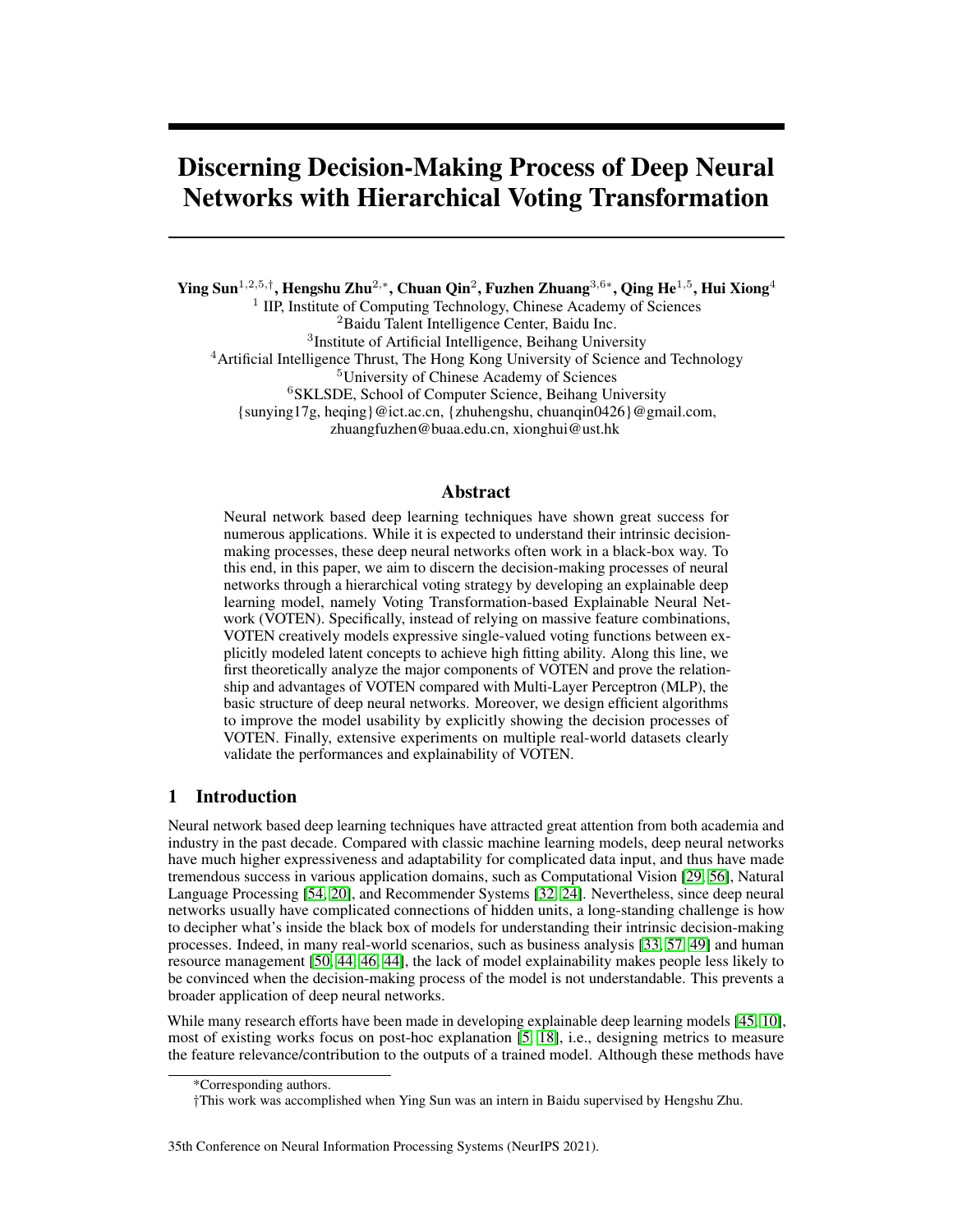higher performance. In Table [1,](#page-4-1) we compare the performance of VOTEN with several baselines, including Decision Tree (DT) [\[43\]](#page-12-4), Random Forest (RF) [\[48\]](#page-12-5), LightGBM (LGB) [\[27\]](#page-11-7), MLP [\[22\]](#page-11-8), and Neural Additive Model (NAM) [\[7\]](#page-10-2) (see Appendix E.2 for detail). For each dataset, we have carefully tuned the parameters of the baselines to achieve their best performance. Especially, detailed analysis on MLP parameters can be found in Appendix E.3. It can be observed that, while deep neural networks are powerful when incorporated with purposely designed modules or prior knowledge for specific tasks, its standard form (i.e., MLP) without task-specific structures may perform worse than LightGBM, which have also been shown by many previous studies [\[47,](#page-12-7) [8,](#page-10-9) [4\]](#page-10-10). Indeed, LightGBM is believed to be powerful in handling structured data and often appears as the major model of the top solutions in data-mining competitions [\[58,](#page-13-4) [35\]](#page-12-8). In contrast, VOTEN, also in its standard form, significantly outperforms MLP for all these tasks and comparable with LightGBM. Indeed, on many datasets, it outperforms LightGBM if complicated feature engineering is not performed. This shows the effectiveness of VOTEN in terms of handling real-world problems. Indeed, VOTEN is more suitable for handling data-mining tasks since it has more reasonable decision-making process. It should be noticed that, similar to MLP, VOTEN is a standard and generic model that can be easily expanded to task-specific networks to raise model performance (for example, we can replace MLP with VOTEN in DeepFM [\[24\]](#page-11-3)). While this paper focuses on the generic performance of standard VOTEN, it shows the possibility of building more powerful deep learning solutions for a wide range of applications.

#### 3.2 Explanation Complexity: Is the decision-making process of VOTEN recognizable?

In Table [2,](#page-5-0) we compare the explanation complexity of MLP and VOTEN. As we have discussed in Section [2.2,](#page-2-1) we use the number of feature combinations, the length of decision paths, and the number of possible decisionmaking patterns to show the explanation complexity of a model. In particular, we trained two VOTEN models with different settings for each dataset. Specifically, "VOTEN<sup>−</sup>" is comparable to the best performance of MLP, with the least feature combinations. "VOTEN" is the one with the best performance. It can be observed that VOTEN greatly reduces feature combinations and decision paths. For example, on the MR dataset, MLP needs 7 voting layers that each contain 128 concepts. This brings an exponentially large number of long decision paths. In contrast, VOTEN achieves comparable performance with 16 hidden concepts in total. Then, each feature only has 16

<span id="page-5-0"></span>Table 2: Explanation complexity. "#C/L" counts hidden concepts in each layer. "#P/F" counts possible decision paths from each feature.

| Data      | Model              | Performance |       | #C/L     | Depth          | #P/F     |  |
|-----------|--------------------|-------------|-------|----------|----------------|----------|--|
|           |                    | AP          | AUC   |          |                |          |  |
|           | <b>MLP</b>         | 0.487       | 0.920 | 128      | 7              | $2^{49}$ |  |
| <b>MR</b> | <b>VOTEN</b>       | 0.497       | 0.922 | 16       |                | 16       |  |
|           | <b>VOTEN</b>       | 0.501       | 0.924 | 16       | 2              | 256      |  |
| <b>RP</b> | <b>MLP</b>         | 0.052       | 0.725 | 12       | 3              | 1,728    |  |
|           | VOTEN <sup>.</sup> | 0.055       | 0.732 | $\theta$ | $\theta$       | 1        |  |
|           | VOTEN              | 0.055       | 0.732 | 8        | $\overline{c}$ | 64       |  |
| <b>CT</b> | MLP                | 0.966       | 0.996 | 128      | 7              | $2^{49}$ |  |
|           | <b>VOTEN</b>       | 0.969       | 0.997 | 32       | $\overline{c}$ | 1.024    |  |
|           | <b>VOTEN</b>       | 0.978       | 0.998 | 64       | 2              | 4,096    |  |
|           | MLP                | 0.622       | 0.945 | 32       | $\overline{c}$ | 1,024    |  |
| CI        | VOTEN <sup>-</sup> | 0.652       | 0.950 | $\theta$ | $\theta$       | 1        |  |
|           | VOTEN              | 0.652       | 0.951 | 4        | $\overline{c}$ | 16       |  |
|           | MLP                | 0.830       | 0.816 | 64       | $\overline{4}$ | $2^{24}$ |  |
| HG        | <b>VOTEN</b>       | 0.831       | 0.816 | 8        | 1              | 8        |  |
|           | <b>VOTEN</b>       | 0.862       | 0.848 | 64       | $\overline{c}$ | 4,096    |  |
|           | MLP                | 0.011       | 0.592 | 64       | 4              | $2^{24}$ |  |
| AS        | VOTEN <sup>-</sup> | 0.012       | 0.594 | 16       | 1              | 16       |  |
|           | <b>VOTEN</b>       | 0.012       | 0.598 | 64       | $\overline{c}$ | 4,096    |  |
|           |                    |             |       |          |                |          |  |

possible paths with a length of 2 to reach the output. This significantly eases the understanding of the decision-making process. For some datasets, VOTEN with no intermediate concepts (i.e., features directly vote for the prediction) can achieve comparable performance to MLP. Moreover, even when reaching its best performance, VOTEN still has a much smaller explanation complexity than MLP. It should be noticed that we have listed the maximum possible number of decision paths for convincing illustration. In practice, we can easily distinguish a fewer number of important decision paths, which will be shown in the following experiments.

### 3.3 Case Study: How to explain a VOTEN model?

We show how to explain a VOTEN model with an example in the MR dataset. Specifically, we first analyze the global decision-making process and discover the meaning of concepts by observing voting functions on important decision paths. Then, we locally explain how the inputs of an instance hierarchically vote the final prediction.

Task Description. The task is to recommend the transport mode for online map app users, given a user and an Origin-Destination (OD) pair. The features mainly contain user portraits and an ordered list of recommended plans of the map app. Each plan consists of transport mode, time, distance, and price. We deleted the first recommended plan's mode information since it is too strongly correlated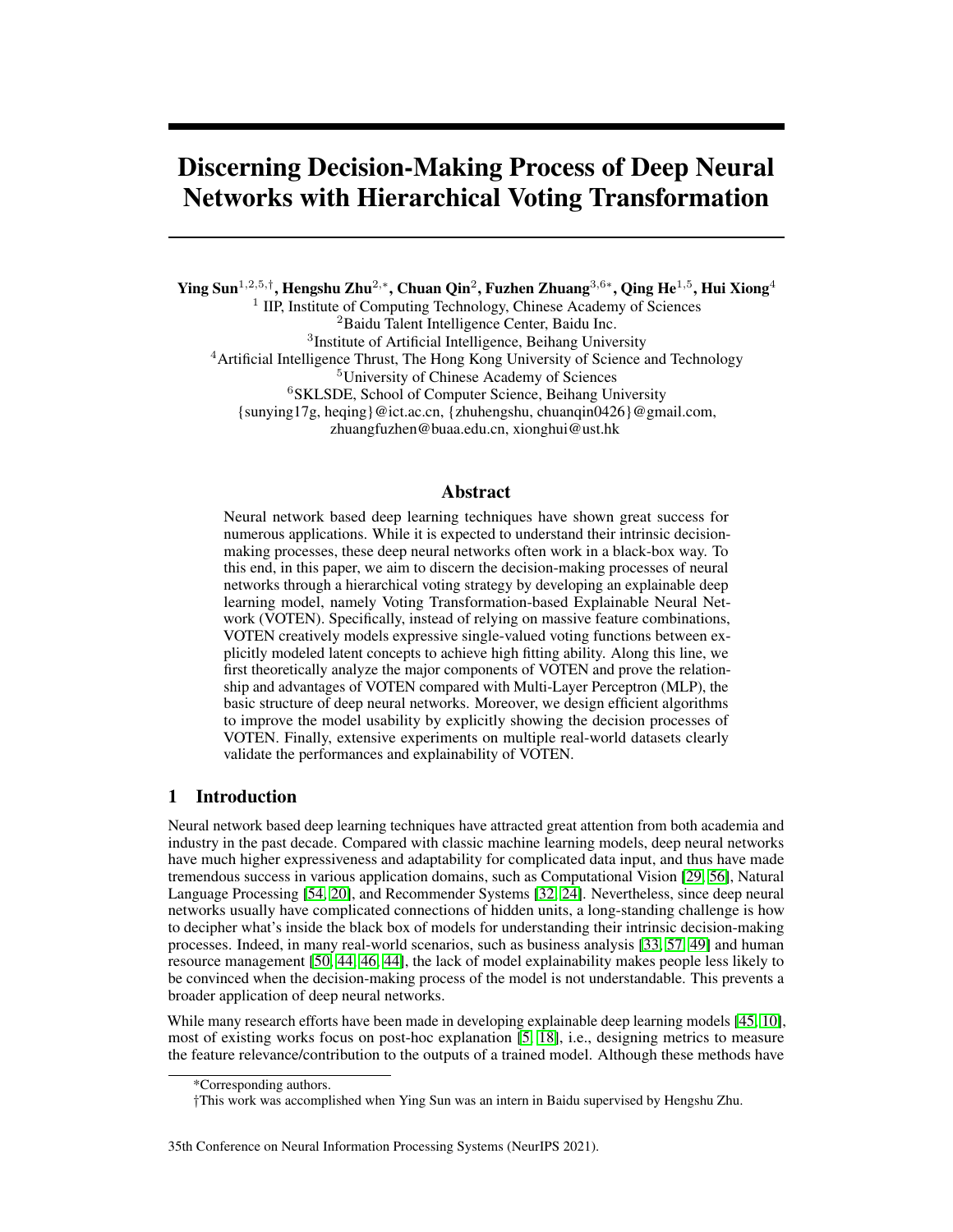

<span id="page-6-0"></span>Figure 2: Case study of VOTEN global decision-making process in MR dataset. We show the important paths from inputs to one output, where wide lines indicate important voting channels. The concept LxHy indicates the y-th concept in the x-th layer. We visualize the important voting functions for each concept along the paths relevant to L2H7, where blue lines show the function while green lines show the average vote.

with the label (many users choose the first recommendation as default). In this way, we can better observe how the model incorporates complicated information for meaningful decisions.

Global Decision-Making Process. We focus on the decision-making process for the class "Subway". First, we discover the important transformations from observations to the prediction with our decision path recognition algorithm. The results are shown in Figure [2.](#page-6-0) Next, we analyze the meaning of concepts from the bottom to the top. L1H8 gets larger when modes of more recommended plans are "Subway", which we regard as "*OD pair with flexible subway-based plans*". L1H12 decreases with higher prices and lower distances, which we regard as "*OD pair's distance-cost performance*". L1H14 observes if the OD pair is distant but still available with inexpensive and fast transportation. Besides, it also observes if modes of public transportation ever appear in the plan list. Therefore, we regard L1H14 as "*distant OD pair with convenient and economical public transportation*". L1H15 is sensitive to a time-consuming top-1 plan. It also observes the other plans' modes and prices to estimate if trading money for efficiency is infeasible. Therefore, we regard L1H15 as "*no choice but a time-consuming transportation*". In the second layer, L2H7 is estimated based on L1H8, L1H12, L1H14, and L1H15. It gets higher if many subway-based plans available (higher L1H8), transportation with balanced distance-cost is recommended (has a peak for L1H12), distant OD pair but still has convenient public transportation (higher L1H14), or costly time-saving transportation is infeasible (higher L1H15). Comprehensively considering these reasons, it implies "*OD pair suitable for subway transportation*, which votes for the score of "Subway" with a monotonic transformation. Along the other path, L1H4 is a concept "*OD pair with inexpensive transportation*". Then, L2H5 is also about the price since it is mainly based on L1H4. It should be noticed that its estimation may still be enhanced by other lower-level concepts when dealing with specific instances, although they are less important from the global view. Finally, L2H5 and L2H7 vote nonlinearly to the score so that the model can make accurate quantitative predictions. With the above analysis, we can qualitatively understand the logic of VOTEN on recommending "Subway". Actually, the decision-making process is quantitatively more complicated and can handle more special cases. In practice, domain experts can thoroughly analyze the shape and gradients of the voting functions to get more insights into the concepts. This may help researchers to find new concepts and develop new theories, especially in fields such as psychology and management, where scientists work on finding mechanisms linking observations to outcomes. Extra visualizations on global decision path and voting functions can be found in Appendix F and Appendix G.

Local Decision-Making Process. Then, we analyze the decision paths for specific instances. In Figure [3,](#page-7-0) we visualize the most important paths for a sample with a high score for "Subway", which are filtered with a small threshold in our local decision path recognition algorithm. Based on the global analysis, we can easily tell how the observations gradually transformed to higher-level concepts. Specifically, for L1H12, the vote from price is filtered out, showing the OD pair's price is normal over the dataset. However, it finds the OD pair to be distant, which contributes to a relatively larger *distance-cost performance* than average, given the normal price. This indicates the plan to be relatively more economical. L2H7 observes the value of L1H12, and finds that the OD pair can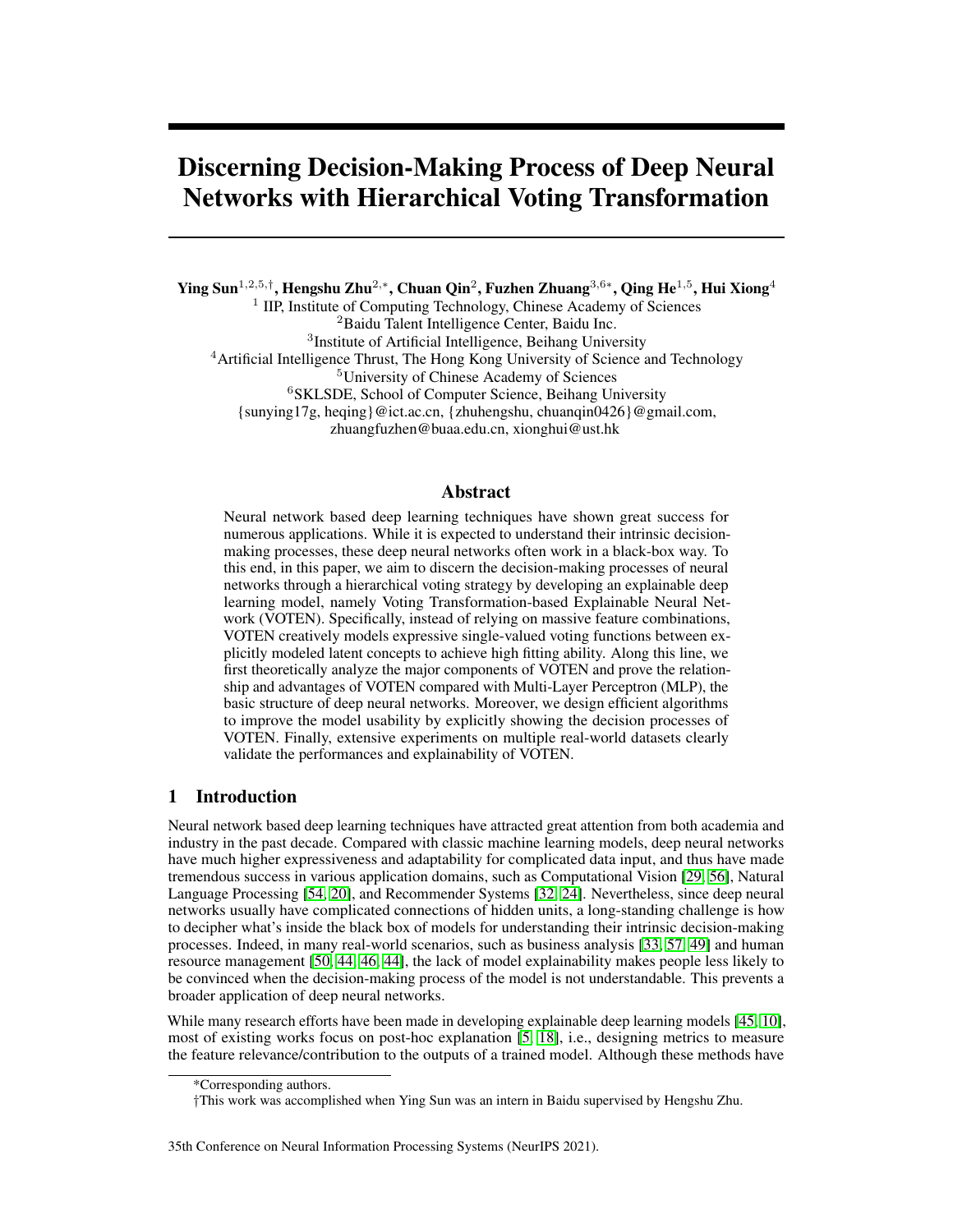

<span id="page-7-0"></span>Figure 3: Case study of VOTEN local decision-making process in MR dataset, where wider and darker lines indicate stronger influence (negatively in blue and positively in red). The bottom left shows filtered paths when we gradually bring up the thresholds. We also show the important voting functions, where the green lines show the average and red points show vote for the current instance.



<span id="page-7-2"></span><span id="page-7-1"></span>Figure 4: Heatmap for the propogation-based relevance in VOTEN. The x-axis represents features and the y-axis represents the instance-output pairs, where  $\#I_{\_}O$  indicates the feature relevance of the I-th instance to class O. Red means positive relevance while blue means negative relevance.

choose transportation whose *distance-cost performance* more balanced than average cases (reaches the peak of voting). In this case, L2H7 votes high for subway, which is an economical and balanced transportation mode. On the other decision path, L1H8 thinks "Subway" may not be suitable since subway-based plans seldom appear in the list, thus votes negatively for L2H7. But L1H12 makes a very confident judgment based on the balance of distance-price performance, which dominates L2H7 and makes the model predict correctly. Interestingly, we find one of the most important strategies in this task is to guess the transportation mode most recommended by the app (the information that we hide in prior), which is reasonable. On the one hand, the app's recommender system trained with abundant information can naturally achieve high performance. On the other hand, many users will click the first recommendation as default. In addition to this strategy, the model will use more important decision paths to achieve more accurate predictions. As we gradually increase the threshold, more decision-making patterns appeared. Extra visualizations on local explanation of other datasets can be found in Appendix H.

### 3.4 Relevance Analysis: Can VOTEN help quantify feature relevance?

**Propagation-Based Relevance.** Motivated by relevance propagation [\[10\]](#page-10-0), we propose an algorithm (see Appendix D) to quantify the relevance of features and concepts, based on the important decision paths. The short decision paths of VOTEN decreases error accumulation during the propagation and enables more accurate relevance estimation. In Figure [4,](#page-7-1) we visualize the propagation-based feature relevance with heatmaps. Obviously, features from  $\#69$  to  $\#86$  are generally important in the MR dataset, among which the first several features (information about the top-1 plan in the list) are the most relevant. Furthermore, the relevant features vary for different samples in terms of different classes, which indicates VOTEN to predict in multiple patterns. For example, Figure [4\(b\)](#page-7-2) shows that VOTEN assigns high score to class 2 for sample 4 and sample 5 with different reasons. Specifically, feature  $\#3$  and  $\#53$  contribute positively for sample 5 while negatively for sample 4. Instead,  $\#50$ is more positively relevant for sample 4. Extra visualizations can be found in Appendix I.

Single-Sighted Prediction Strength. We can also estimate the feature relevance from the view of model performance when the prediction is supported by a single voter in some layer. Specifically,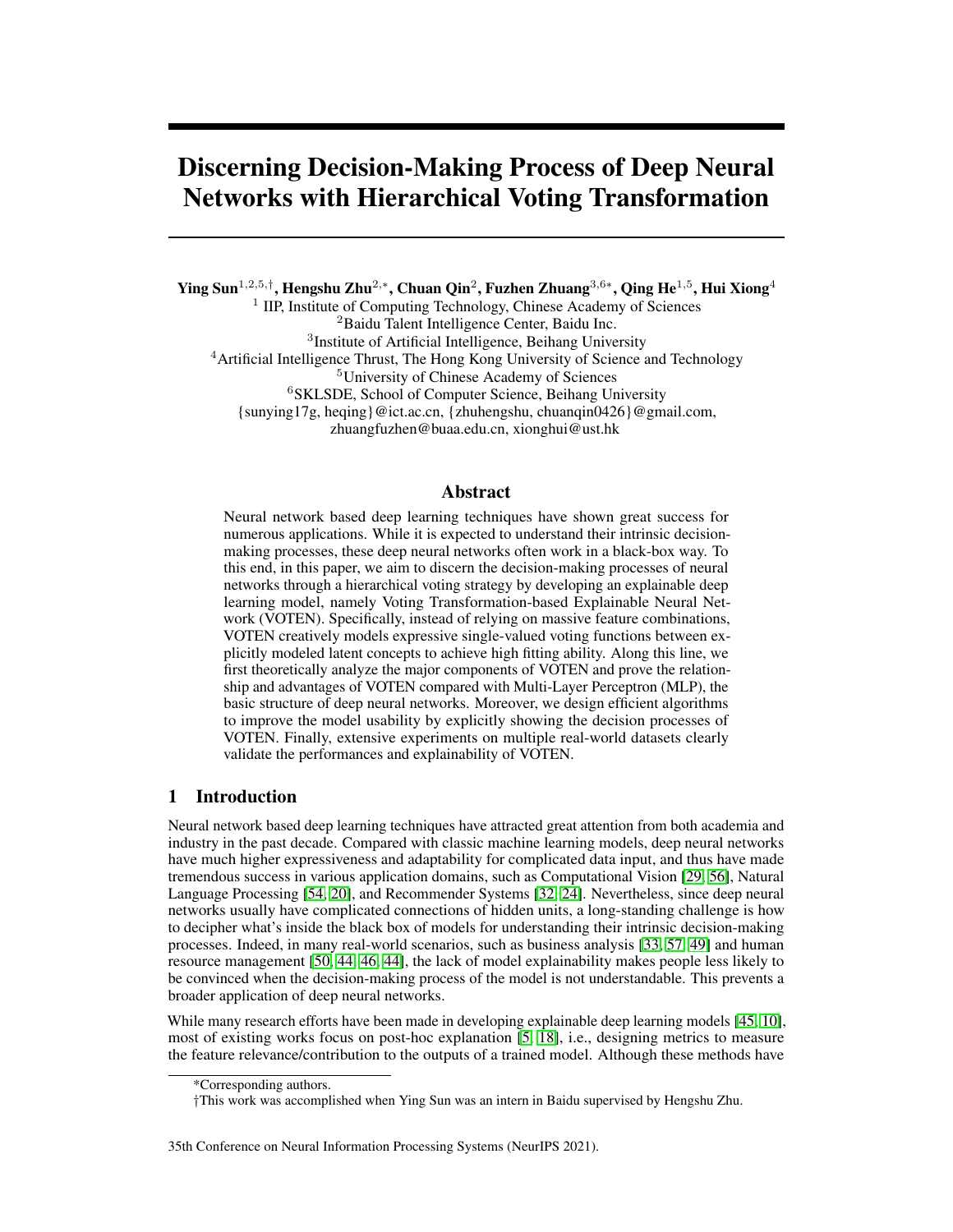<span id="page-8-0"></span>Table 3: Features with top-5 single-sighted prediction strength for class 0 and class 1 of MR dataset in VOTEN. "Input" indicates the AUC of ranking the samples according to the feature's value.



Figure 5: Single-sighted prediction strength in VOTEN. We also show the AUC of linearly ranking the samples as comparisons. Darker color means higher AUC.

we disable the other voters in a similar way as we do in model pruning. Table [3](#page-8-0) shows 5 MR features achieving the highest AUC when conducting single-sighted prediction for class 0 and class 1 in VOTEN. As a comparison, we also show the AUC of directly ranking with the feature, which reveals the feature's linear correlation with the prediction. In particular, since there can be negative correlations, we evaluate AUC for the rank in increasing and decreasing order, and use the larger one as the performance. Moreover, Figure [5](#page-8-1) shows the results on all the features. It can be observed that, even if approximated into single-sighted, VOTEN significantly raises AUC, showing VOTEN to recognize important features and strengthen their effectiveness with nonlinear transformations. Especially, while feature #85 originally seems not correlated with the output, VOTEN finds it in practice nonlinearly very relevant to the output. This proves the effectiveness of VOTEN on quantifying the inherent nonlinear relationships between the observations and the prediction. Interestingly, VOTEN weakens the effect of some features (e.g., feature #3 for RP) to prevent them from disturbing the prediction. Extra visualizations can be found in Appendix J.

#### 3.5 Pruning Experiment

We conducted pruning experiments on VOTEN for MR and CT datasets with our pruning algorithm. As we gradually deleted voting channels, we monitored the change of AUC during this process, which are shown in Figure [6.](#page-8-2) For MR, AUC is still near 0.924 after pruning nearly half of the voting channels. For CT, AUC is still near 0.998 after pruning a quarter of the channels. Interestingly, proper pruning may slightly raise model performance, which is reasonable as a simple model has less chance of over-fitting. In practice, operations like fine-tuning can be adopted

<span id="page-8-1"></span>

<span id="page-8-2"></span>Figure 6: VOTEN pruning experiments. The x-axis shows the ratio of pruned channels while the y-axis shows AUC. The green line shows MLP's performance.

to further raise the performance of the pruned VOTEN model. Then, the model can be further compressed without affecting the prediction much. These results prove VOTEN to support effective pruning, which is helpful. We can use complicated information for training and prune the model to decrease the complexity for storage, calculation and explanation.

### 4 Related Work

Post-Hoc Deep Learning Explanation. Post-Hoc explaining algorithms analyze the relevance of features in a model-free way, mainly including propagation-based methods [\[30,](#page-11-10) [6\]](#page-10-11) and perturbationbased methods [\[59,](#page-13-5) [56\]](#page-13-0). Propagation-based methods propagate the relevance score backward to the inputs. For example, Simonyan *et al.* [\[45\]](#page-12-3) generates saliency maps with the gradients of the output category with respect to the inputs. Bach *et al.* [\[10\]](#page-10-0) proposed Layer-wise Relevance Propagation (LRP), which designed effective rules for the propagation. Perturbation-based methods explain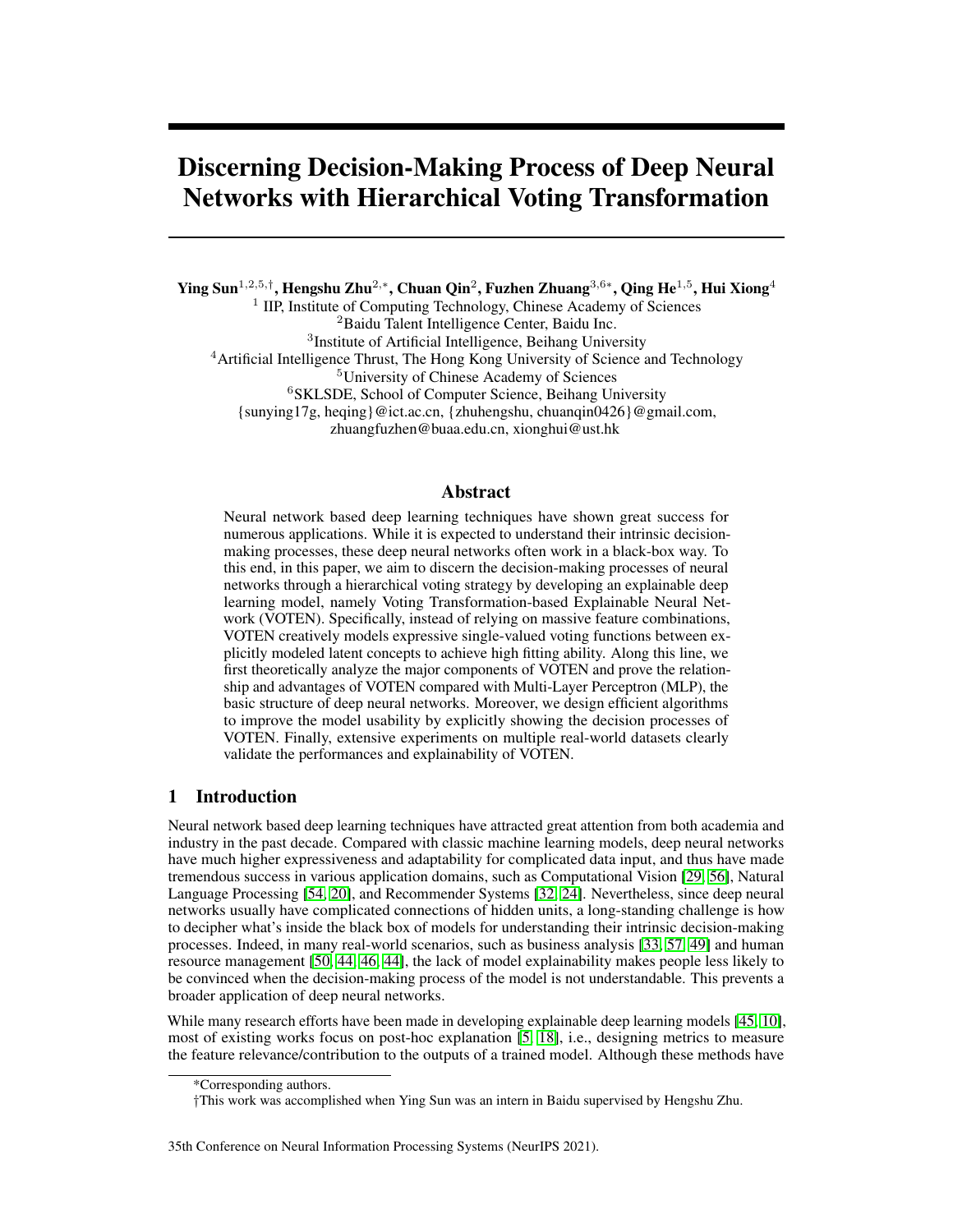model behavior by observing how the output reacts to purposely perturbed or constructed inputs. For example, Local Interpretable Model-Agnostic Explanations (LIME) [\[42\]](#page-12-9) trains a local explainable approximation model around the prediction with randomly perturbed features and the corresponding outputs. SHapley Additive exPlanations (SHAP) [\[34\]](#page-11-11) estimates the Shapley value of features to measure their contribution to model performance. In addition to features, some works estimate concept importance for a model [\[23,](#page-11-12) [53,](#page-13-6) [28\]](#page-11-6). For example, Kim *et al.* [\[28\]](#page-11-6) learn the representation of humanunderstandable concepts with labeled concept-relevant examples and estimate concept sensitivity according to the directional derivative towards the concepts. Along this line, abundant works have been proposed to further raise the effectiveness of post-hoc interpretation algorithms [\[31,](#page-11-13) [55,](#page-13-7) [15\]](#page-10-12). However, these algorithms regard models as blackboxes and heuristically explain with their own metrics, which cannot give explicit understandings of the actual decision-making process. Different from existing works, we proposed a naturally understandable neural network model.

Intrinsically Explainable Machine Learning Techniques. Intrinsically explainable models can be explained without relying on post-hoc algorithms [\[9,](#page-10-13) [5\]](#page-10-1), mainly including classic models such as logistic regression [\[37\]](#page-12-10), linear support vector machine [\[26\]](#page-11-14), decision trees [\[43\]](#page-12-4), generalized additive models [\[25\]](#page-11-15) and Bayesian models [\[41,](#page-12-11) [52\]](#page-13-8). Recently, Agarwal *et al.* [\[7\]](#page-10-2) proposed Neural Additive Model that predicts with a linear combination of neural networks. However, all these models usually have tight restrictions on the hypothesis space, which limits their fitting ability on complicated realworld problems. Based on these methods, complicated models are developed for higher performance. However, even with intrinsically explainable base models, these complicated models still need post-hoc algorithms for explanation [\[9\]](#page-10-13). For example, ensemble tree models [\[16,](#page-10-14) [27\]](#page-11-7) predict with a large number of weak learners. However, the joint decision-making process of massive decision trees is difficult to understand. Kernel functions [\[39\]](#page-12-12) are incorporated in support vector machines to seize high dimensional feature interactions. However, the dimension transformation is implicit and not understandable. In recent years, researchers also try to design explainable neural network models by incorporating purposely designed task-specific constraints or structures [\[47,](#page-12-7) [50,](#page-13-3) [17,](#page-10-15) [40\]](#page-12-13). However, these models cannot be adopted by the general tasks. Besides, they only provide heuristic and domain-specific intermediate information instead of telling the complete decision-making process. Different from these works, we aim at a general explainable neural network model, which has an intrinsically explainable decision-making process while retaining the high fitting ability.

# 5 Concluding Remarks

In this paper, we have proposed an explainable deep learning model, VOTEN. Specifically, we theoretically analyzed the major components of VOTEN and discussed its priority over MLP, and accordingly proposed some efficient algorithms to raise the model usability. Experimental results on multiple real-world datasets clearly demonstrated that VOTEN can significantly improve the explainability and performance of deep learning.

Limitations. In this paper, we focused on comparing VOTEN with MLP, which is the generic and basic structure of deep learning models. Many powerful problem-specific structures can be derived from MLP by adding operations such as weight sharing (e.g., CNN). Similar to MLP, VOTEN is a basic and generic structure. It can be adopted to problem-specific models (e.g., we can simply use VOTEN to replace MLPs in deepFM [\[24\]](#page-11-3) or MMoE [\[36\]](#page-12-14)). Indeed, recent studies show that if properly designed, simple MLP-based structure achieves comparable performance to complicated SOTA models [\[21,](#page-11-16) [51\]](#page-13-9). VOTEN's advantages over MLP provides great possibility on further improving a wide range of deep learning applications. In the future, we will also explore building VOTEN-based task-specific structures. In addition, since VOTEN automatically extracts concepts during training, human effort is needed to observe the voting functions for understanding the concepts, which is a common issue in unsupervised concept modeling, such as Latent Dirichlet Allocation [\[13\]](#page-10-16). In the future, we will work on easing the concept understanding of VOTEN, such as recognizing concept-related samples or aligning VOTEN with human-understandable concepts.

## Acknowledgments and Disclosure of Funding

The research work supported by the National Key Research and Development Program of China under Grant No. 2017YFB1002104, the National Natural Science Foundation of China under Grant No. U1836206, U1811461, 62176014, 91746301, 61836013, 61773361.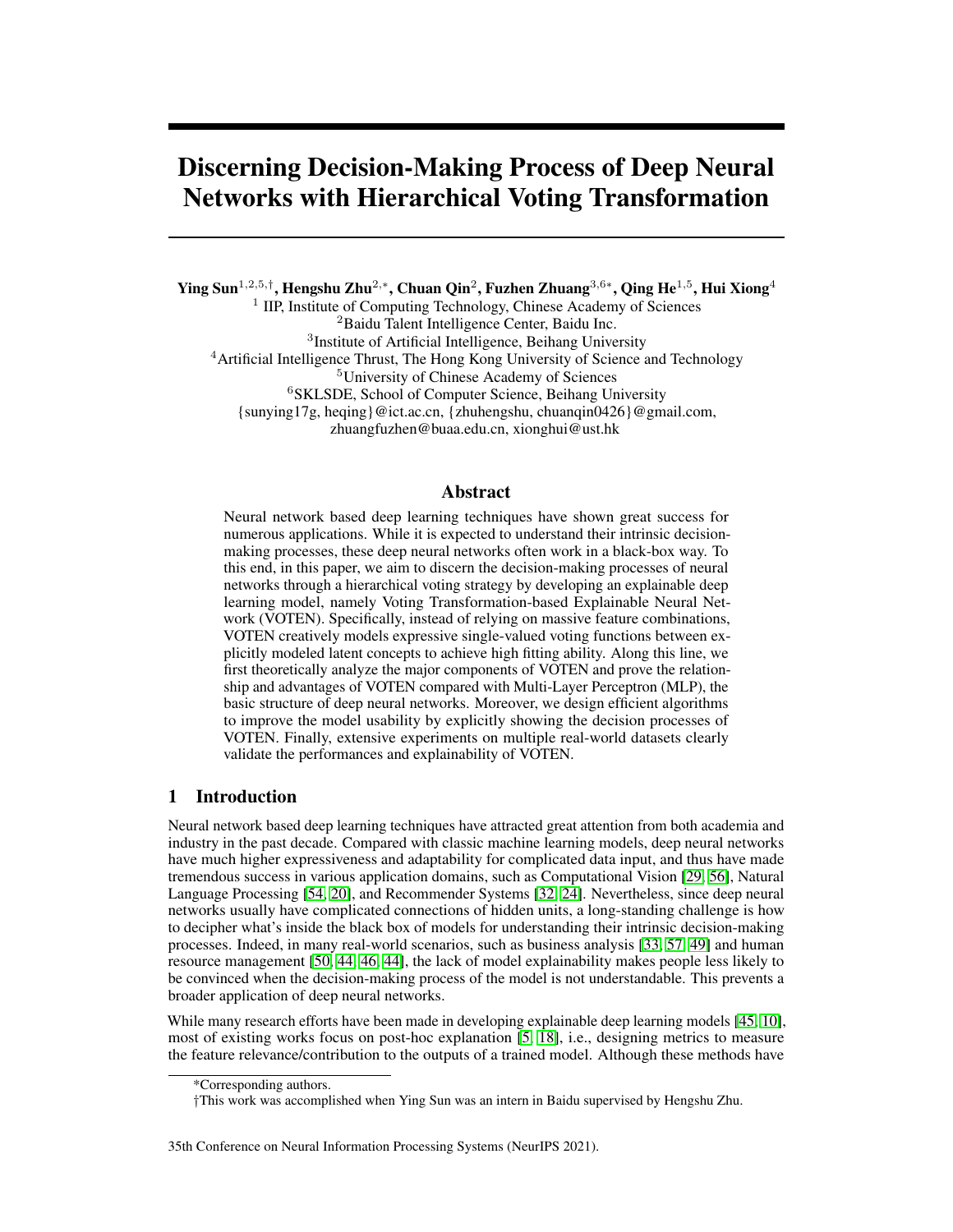### **References**

- <span id="page-10-6"></span>[1] Allstate claim prediction challenge. [https://www.kaggle.com/c/](https://www.kaggle.com/c/ClaimPredictionChallenge) [ClaimPredictionChallenge](https://www.kaggle.com/c/ClaimPredictionChallenge).
	-
- <span id="page-10-3"></span>[2] Context-aware multi-modal transportation recommendation. [https://dianshi.bce.baidu.](https://dianshi.bce.baidu.com/competition/29/question) [com/competition/29/question](https://dianshi.bce.baidu.com/competition/29/question).
- <span id="page-10-4"></span>[3] Ijcai-18 alimama sponsored search conversion rate(cvr) prediction contest. [https://tianchi.](https://tianchi.aliyun.com/competition/entrance/231647/information) [aliyun.com/competition/entrance/231647/information](https://tianchi.aliyun.com/competition/entrance/231647/information).
- <span id="page-10-10"></span>[4] Lightgbm vs neural network. [https://mljar.com/machine-learning/](https://mljar.com/machine-learning/lightgbm-vs-neural-network/) [lightgbm-vs-neural-network/](https://mljar.com/machine-learning/lightgbm-vs-neural-network/).
- <span id="page-10-1"></span>[5] Amina Adadi and Mohammed Berrada. Peeking inside the black-box: a survey on explainable artificial intelligence (xai). *IEEE access*, 6:52138–52160, 2018.
- <span id="page-10-11"></span>[6] Julius Adebayo, Justin Gilmer, Michael Muelly, Ian Goodfellow, Moritz Hardt, and Been Kim. Sanity checks for saliency maps. *arXiv preprint arXiv:1810.03292*, 2018.
- <span id="page-10-2"></span>[7] Rishabh Agarwal, Nicholas Frosst, Xuezhou Zhang, Rich Caruana, and Geoffrey E Hinton. Neural additive models: Interpretable machine learning with neural nets. *arXiv preprint arXiv:2004.13912*, 2020.
- <span id="page-10-9"></span>[8] Aneseh Alvanpour, Sumit Kumar Das, Christopher Kevin Robinson, Olfa Nasraoui, and Dan Popa. Robot failure mode prediction with explainable machine learning. In *2020 IEEE 16th International Conference on Automation Science and Engineering (CASE)*, pages 61–66. IEEE, 2020.
- <span id="page-10-13"></span>[9] Alejandro Barredo Arrieta, Natalia Díaz-Rodríguez, Javier Del Ser, Adrien Bennetot, Siham Tabik, Alberto Barbado, Salvador García, Sergio Gil-López, Daniel Molina, Richard Benjamins, et al. Explainable artificial intelligence (xai): Concepts, taxonomies, opportunities and challenges toward responsible ai. *Information Fusion*, 58:82–115, 2020.
- <span id="page-10-0"></span>[10] Sebastian Bach, Alexander Binder, Grégoire Montavon, Frederick Klauschen, Klaus-Robert Müller, and Wojciech Samek. On pixel-wise explanations for non-linear classifier decisions by layer-wise relevance propagation. *PloS one*, 10(7):e0130140, 2015.
- <span id="page-10-7"></span>[11] Pierre Baldi, Peter Sadowski, and Daniel Whiteson. Searching for exotic particles in high-energy physics with deep learning. *Nature communications*, 5(1):1–9, 2014.
- <span id="page-10-5"></span>[12] Jock A Blackard and Denis J Dean. Comparative accuracies of artificial neural networks and discriminant analysis in predicting forest cover types from cartographic variables. *Computers and electronics in agriculture*, 24(3):131–151, 1999.
- <span id="page-10-16"></span>[13] David M Blei, Andrew Y Ng, and Michael I Jordan. Latent dirichlet allocation. *Journal of Machine Learning Research*, 3:993–1022, 2003.
- <span id="page-10-8"></span>[14] Andrew P Bradley. The use of the area under the roc curve in the evaluation of machine learning algorithms. *Pattern recognition*, 30(7):1145–1159, 1997.
- <span id="page-10-12"></span>[15] Steven Bramhall, Hayley Horn, Michael Tieu, and Nibhrat Lohia. Qlime-a quadratic local interpretable model-agnostic explanation approach. *SMU Data Science Review*, 3(1):4, 2020.
- <span id="page-10-14"></span>[16] Tianqi Chen and Carlos Guestrin. Xgboost: A scalable tree boosting system. In *Proceedings of the 22nd acm sigkdd international conference on knowledge discovery and data mining*, pages 785–794, 2016.
- <span id="page-10-15"></span>[17] Xu Chen, Hanxiong Chen, Hongteng Xu, Yongfeng Zhang, Yixin Cao, Zheng Qin, and Hongyuan Zha. Personalized fashion recommendation with visual explanations based on multimodal attention network: Towards visually explainable recommendation. In *Proceedings of the 42nd International ACM SIGIR Conference on Research and Development in Information Retrieval*, pages 765–774, 2019.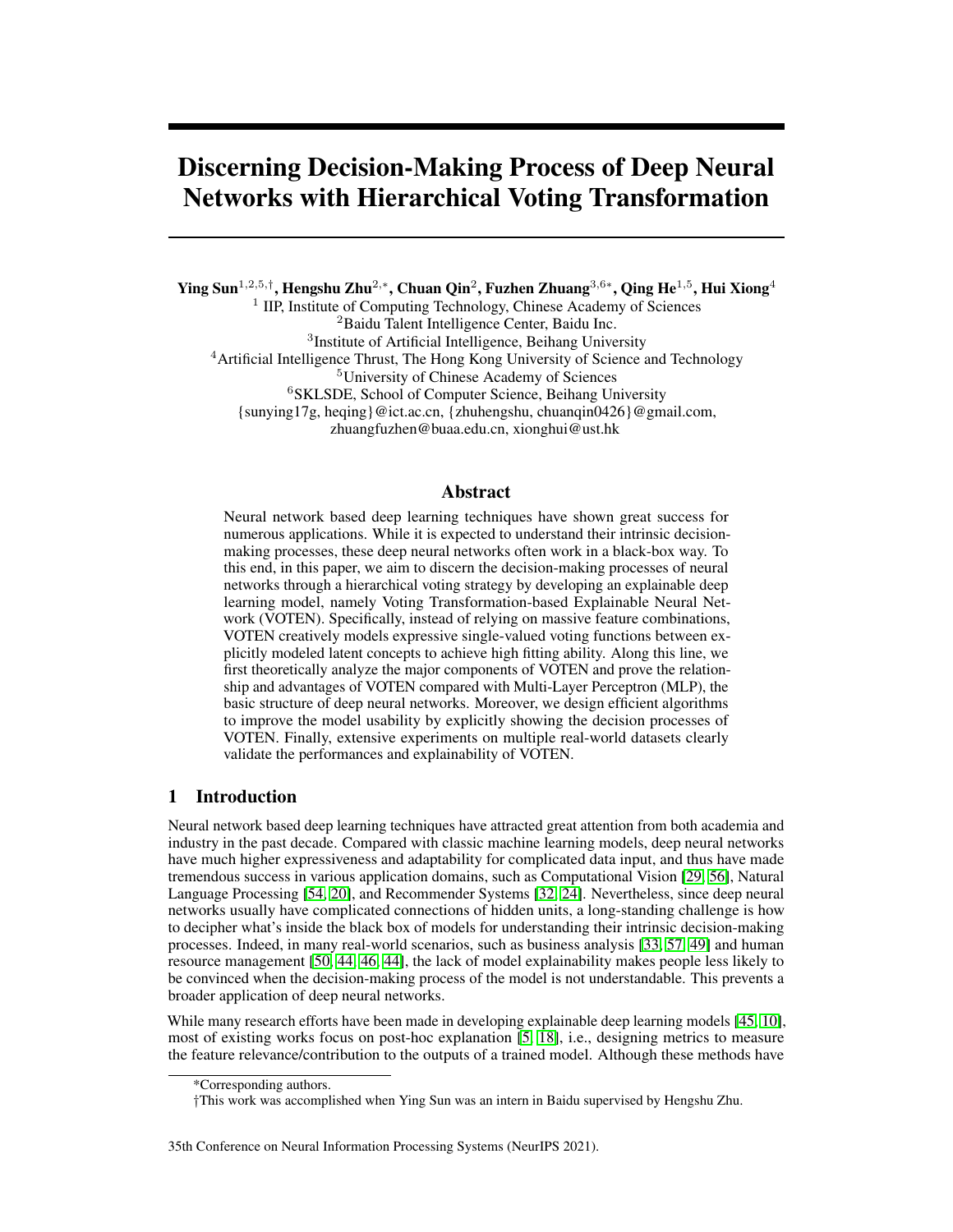- <span id="page-11-5"></span>[18] Arun Das and Paul Rad. Opportunities and challenges in explainable artificial intelligence (xai): A survey. *arXiv preprint arXiv:2006.11371*, 2020.
- <span id="page-11-9"></span>[19] Jesse Davis and Mark Goadrich. The relationship between precision-recall and roc curves. In *Proceedings of the 23rd international conference on Machine learning*, pages 233–240, 2006.
- <span id="page-11-1"></span>[20] Jacob Devlin, Ming-Wei Chang, Kenton Lee, and Kristina Toutanova. BERT: Pre-training of deep bidirectional transformers for language understanding. In *Proceedings of the 2019 Conference of the North American Chapter of the Association for Computational Linguistics: Human Language Technologies, Volume 1 (Long and Short Papers)*, pages 4171–4186, 2019.
- <span id="page-11-16"></span>[21] Xiaohan Ding, Xiangyu Zhang, Jungong Han, and Guiguang Ding. Repmlp: Re-parameterizing convolutions into fully-connected layers for image recognition. *arXiv e-prints*, pages arXiv– 2105, 2021.
- <span id="page-11-8"></span>[22] Matt W Gardner and SR Dorling. Artificial neural networks (the multilayer perceptron)—a review of applications in the atmospheric sciences. *Atmospheric environment*, 32(14-15):2627– 2636, 1998.
- <span id="page-11-12"></span>[23] Amirata Ghorbani, James Wexler, James Zou, and Been Kim. Towards automatic concept-based explanations. *arXiv preprint arXiv:1902.03129*, 2019.
- <span id="page-11-3"></span>[24] Huifeng Guo, Ruiming Tang, Yunming Ye, Zhenguo Li, and Xiuqiang He. Deepfm: a factorization-machine based neural network for ctr prediction. *arXiv preprint arXiv:1703.04247*, 2017.
- <span id="page-11-15"></span>[25] Trevor J Hastie and Robert J Tibshirani. *Generalized additive models*, volume 43. CRC press, 1990.
- <span id="page-11-14"></span>[26] Shujun Huang, Nianguang Cai, Pedro Penzuti Pacheco, Shavira Narrandes, Yang Wang, and Wayne Xu. Applications of support vector machine (svm) learning in cancer genomics. *Cancer Genomics-Proteomics*, 15(1):41–51, 2018.
- <span id="page-11-7"></span>[27] Guolin Ke, Qi Meng, Thomas Finley, Taifeng Wang, Wei Chen, Weidong Ma, Qiwei Ye, and Tie-Yan Liu. Lightgbm: A highly efficient gradient boosting decision tree. *Advances in neural information processing systems*, 30:3146–3154, 2017.
- <span id="page-11-6"></span>[28] Been Kim, Martin Wattenberg, Justin Gilmer, Carrie Cai, James Wexler, Fernanda Viegas, et al. Interpretability beyond feature attribution: Quantitative testing with concept activation vectors (tcav). In *International conference on machine learning*, pages 2668–2677. PMLR, 2018.
- <span id="page-11-0"></span>[29] Alex Krizhevsky, Ilya Sutskever, and Geoffrey E Hinton. Imagenet classification with deep convolutional neural networks. *Advances in neural information processing systems*, 25:1097– 1105, 2012.
- <span id="page-11-10"></span>[30] Sebastian Lapuschkin, Stephan Wäldchen, Alexander Binder, Grégoire Montavon, Wojciech Samek, and Klaus-Robert Müller. Unmasking clever hans predictors and assessing what machines really learn. *Nature communications*, 10(1):1–8, 2019.
- <span id="page-11-13"></span>[31] Heyi Li, Yunke Tian, Klaus Mueller, and Xin Chen. Beyond saliency: understanding convolutional neural networks from saliency prediction on layer-wise relevance propagation. *Image and Vision Computing*, 83:70–86, 2019.
- <span id="page-11-2"></span>[32] Jianxun Lian, Xiaohuan Zhou, Fuzheng Zhang, Zhongxia Chen, Xing Xie, and Guangzhong Sun. xdeepfm: Combining explicit and implicit feature interactions for recommender systems. In *Proceedings of the 24th ACM SIGKDD International Conference on Knowledge Discovery & Data Mining*, pages 1754–1763, 2018.
- <span id="page-11-4"></span>[33] Hao Lin, Hengshu Zhu, Yuan Zuo, Chen Zhu, Junjie Wu, and Hui Xiong. Collaborative company profiling: Insights from an employee's perspective. In *Thirty-First AAAI Conference on Artificial Intelligence*, 2017.
- <span id="page-11-11"></span>[34] Scott Lundberg and Su-In Lee. A unified approach to interpreting model predictions. *arXiv preprint arXiv:1705.07874*, 2017.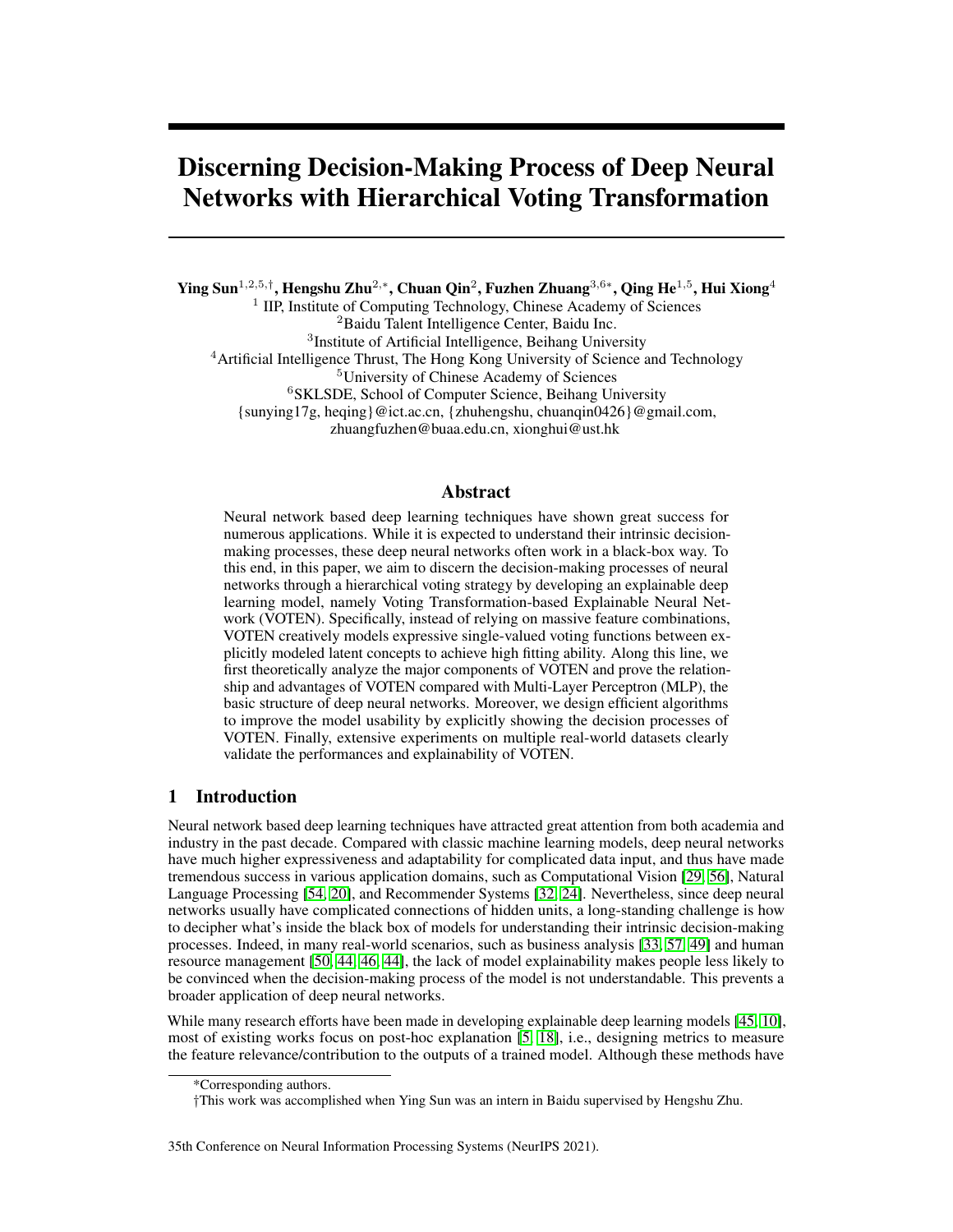- <span id="page-12-8"></span>[35] Zhipeng Luo, Jianqiang Huang, Ke Hu, Xue Li, and Peng Zhang. Accuair: Winning solution to air quality prediction for kdd cup 2018. In *Proceedings of the 25th ACM SIGKDD International Conference on Knowledge Discovery & Data Mining*, pages 1842–1850, 2019.
- <span id="page-12-14"></span>[36] Jiaqi Ma, Zhe Zhao, Xinyang Yi, Jilin Chen, Lichan Hong, and Ed H. Chi. Modeling task relationships in multi-task learning with multi-gate mixture-of-experts. In *Proceedings of the 24th ACM SIGKDD International Conference on Knowledge Discovery & Data Mining*, KDD '18, page 1930–1939, 2018.
- <span id="page-12-10"></span>[37] Edward C Norton, Bryan E Dowd, and Matthew L Maciejewski. Marginal effects—quantifying the effect of changes in risk factors in logistic regression models. *Jama*, 321(13):1304–1305, 2019.
- <span id="page-12-6"></span>[38] Nikunj C Oza and Stuart Russell. Experimental comparisons of online and batch versions of bagging and boosting. In *Proceedings of the seventh ACM SIGKDD international conference on Knowledge discovery and data mining*, pages 359–364, 2001.
- <span id="page-12-12"></span>[39] Luis Carlos Padierna, Martin Carpio, Alfonso Rojas-Dominguez, Hector Puga, and Hector Fraire. A novel formulation of orthogonal polynomial kernel functions for svm classifiers: the gegenbauer family. *Pattern Recognition*, 84:211–225, 2018.
- <span id="page-12-13"></span>[40] Chuan Qin, Hengshu Zhu, Tong Xu, Chen Zhu, Liang Jiang, Enhong Chen, and Hui Xiong. Enhancing person-job fit for talent recruitment: An ability-aware neural network approach. In *The 41st international ACM SIGIR conference on research & development in information retrieval*, pages 25–34, 2018.
- <span id="page-12-11"></span>[41] Adrian E Raftery. Bayesian model selection in social research. *Sociological methodology*, pages 111–163, 1995.
- <span id="page-12-9"></span>[42] Marco Tulio Ribeiro, Sameer Singh, and Carlos Guestrin. " why should i trust you?" explaining the predictions of any classifier. In *Proceedings of the 22nd ACM SIGKDD international conference on knowledge discovery and data mining*, pages 1135–1144, 2016.
- <span id="page-12-4"></span>[43] S Rasoul Safavian and David Landgrebe. A survey of decision tree classifier methodology. *IEEE transactions on systems, man, and cybernetics*, 21(3):660–674, 1991.
- <span id="page-12-1"></span>[44] Dazhong Shen, Chuan Qin, Hengshu Zhu, Tong Xu, Enhong Chen, and Hui Xiong. Joint representation learning with relation-enhanced topic models for intelligent job interview assessment. *ACM Transactions on Information Systems (TOIS)*, 40(1):1–36, 2021.
- <span id="page-12-3"></span>[45] Karen Simonyan, Andrea Vedaldi, and Andrew Zisserman. Deep inside convolutional networks: Visualising image classification models and saliency maps. *arXiv preprint arXiv:1312.6034*, 2013.
- <span id="page-12-2"></span>[46] Ying Sun, Fuzhen Zhuang, Hengshu Zhu, Xin Song, Qing He, and Hui Xiong. The impact of person-organization fit on talent management: A structure-aware convolutional neural network approach. In *Proceedings of the 25th ACM SIGKDD International Conference on Knowledge Discovery & Data Mining*, pages 1625–1633, 2019.
- <span id="page-12-7"></span>[47] Ying Sun, Fuzhen Zhuang, Hengshu Zhu, Qi Zhang, Qing He, and Hui Xiong. Market-oriented job skill valuation with cooperative composition neural network. *Nature communications*, 12(1):1–12, 2021.
- <span id="page-12-5"></span>[48] Vladimir Svetnik, Andy Liaw, Christopher Tong, J Christopher Culberson, Robert P Sheridan, and Bradley P Feuston. Random forest: a classification and regression tool for compound classification and qsar modeling. *Journal of chemical information and computer sciences*, 43(6):1947–1958, 2003.
- <span id="page-12-0"></span>[49] Fangshuang Tang, Qi Liu, Hengshu Zhu, Enhong Chen, and Feida Zhu. Diversified social influence maximization. In *2014 IEEE/ACM International Conference on Advances in Social Networks Analysis and Mining (ASONAM 2014)*, pages 455–459. IEEE, 2014.